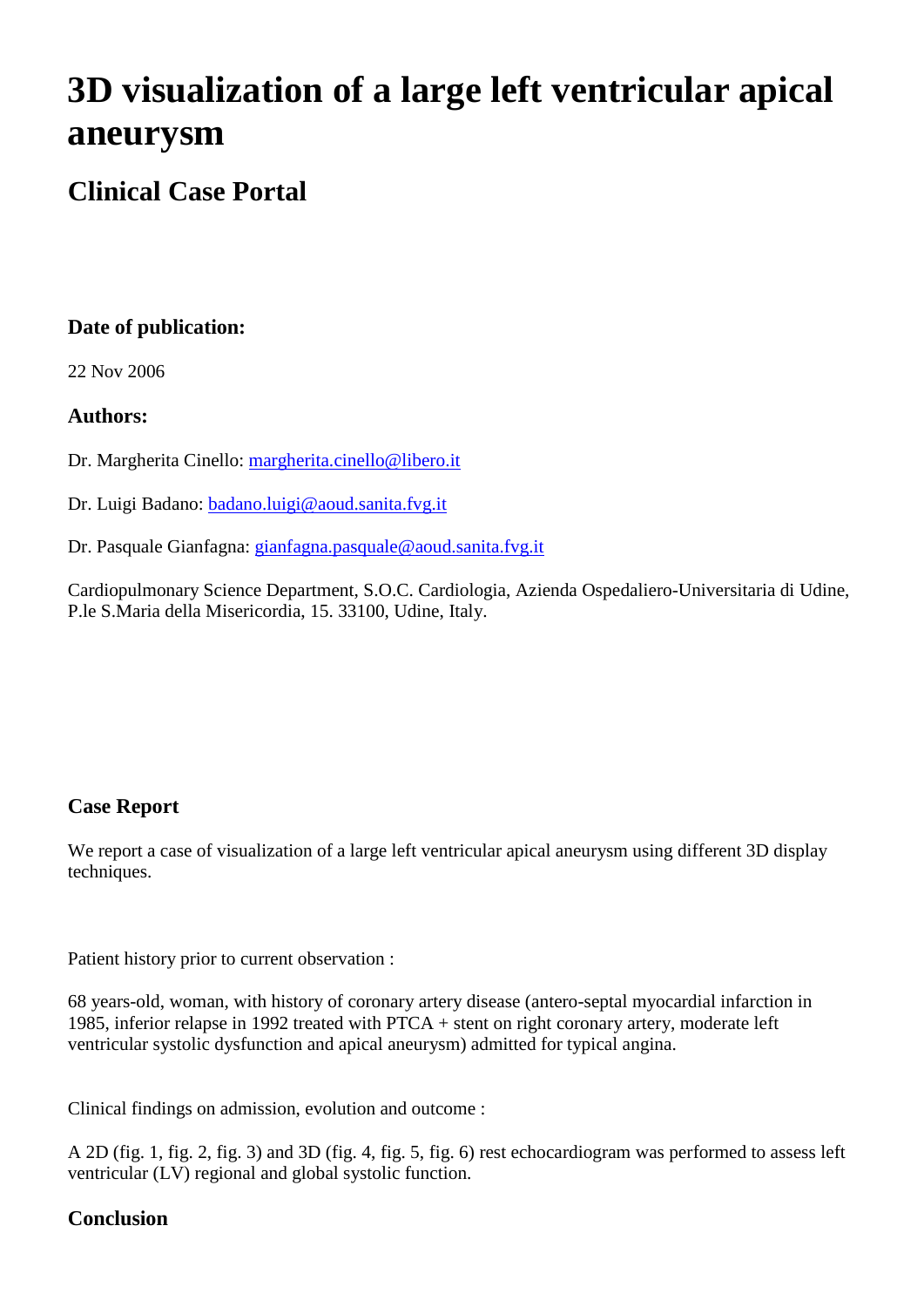True ventricular aneurysms are mechanical complications of myocardial infarctions and arise from expansion and thinning of transmural infarcted tissue (1). Several 3D display techniques are available to visualize left ventricular morphology and function (2,3). Using the surface rendering technique, a mathematical model or cast of the left ventricle is obtained from endocardial border tracing (fig. 4). With this technique the surfaces of the left ventricle are displayed as a solid structure. This technique is used mainly for volume and systolic function analysis. Using the full-volume data-set, we may analyze the anatomy and regional function of the left ventricle. Using electronic tools, we can crop away the anterior wall of the left ventricle and obtain the 3D-echo shape of a four-chamber view using the rendering technique to show the anatomical details of the large apical aneurysm (fig. 5). Otherwise, we can electronically section the 3D data-set of the left ventricle in 9 transversal equidistant short axis views of the left ventricle (fig. 6) from the base (right lower panel showing the mitral valve) to the apex (left upper panel) and appreciate detailed regional wall motion and the areas of the left ventricular short axis at different levels. Note the larger areas, thinned walls and wall motion at apical level.

#### **References**

1. Massad GM et al. Surgical repair of mechanical complications of myocardial infarction. World J Surg 2004; 28:847-856.

2. Qin JX et al. Validation of real-time three-dimensional echocardiography for quantifying left ventricular volumes in the presence of a left ventricular aneurysm: in vitro and in vivo studies. JACC 2000; 36(3):900-7.

3. Monaghan MJ. Role of real time 3D echocardiography in evaluating the left ventricle. Heart 2006; 92(1):131-6.

Video 1 : [Left ventricle apical aneurysm\\_Transthoracic parasternal long-axis view](http://www.youtube.com/watch?v=UKUErnnW45w) 



Video 2 : Left ventricle apical aneurysm\_Transthoracic apical four-chamber view



Video 3 :